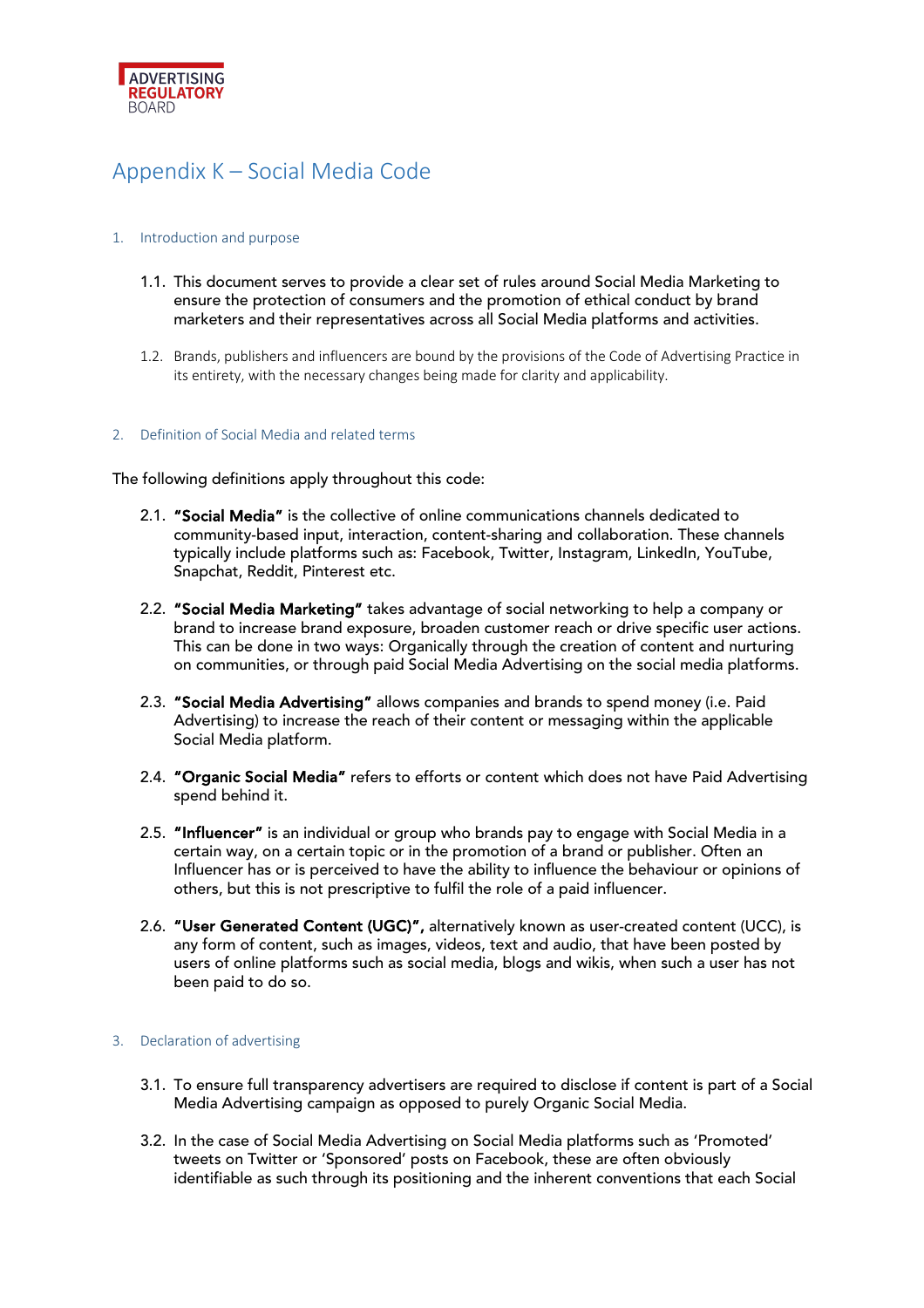

Media platform has for displaying advertising which quickly becomes recognisable to users (i.e. hereinafter referred to as "Social Media identifiers"). Provided that the material is clearly identifiable to the average user of the Social Media platform as advertising or Paid Advertising, the marketer is not required to further disclose the paid nature of these advertisements as they are commonly understood. However, where Paid Advertising may reasonably appear to the consumer to be the unsolicited opinion of the influencer or platform, then the material must be clearly identified as Paid Advertising through the use of supported Social Media identifiers.

- 3.3. Marketers should pay particular attention to ensuring that paid social media advertising is obviously identifiable as such. A clear Social Media identifier must be included within the content of the tweet or post, in order to ensure that consumers reasonably understand this to be a Paid Advertising as opposed to an Organic Social Media endorsement.
	- 3.3.1.Recognised Social Media identifiers include:
		- $3.3.1.1.$
		- 3.3.1.2. "#Advertisement"
		- 3.3.1.3. "#Sponsored"

### 4. Declaration of goods exchanges

4.1. To ensure full transparency publishers and influencers are required to disclose if they were provided (permanently or on loan) with goods or services in return for media coverage (whether this is expressly stated or not). This helps reinforce publisher or influencer integrity while clearly allowing the consumer to make an informed opinion of the applicable content, product or service.

### 5. Misleading consumers

- 5.1. Social Media Advertising must not contain deceptive, false or misleading content, including deceptive claims, offers or business practices (by commission or omission). Messaging should be responsible and accurate.
- 5.2. Social Media parody accounts should be clearly declared within the account's description or bio. It should clearly indicate that the user is not affiliated with the subject of the account, including, for example, by incorporating a word such as (but not limited to) "parody," "fake," "fan" or "commentary," and be done in such a way that would be reasonably understood by the intended audience.

### 6. Influencer marketing

- 6.1. The marketer/brand has specific responsibilities when engaging with an influencer or influencers. The brand is responsible for the following:
	- 6.1.1.Any claims made in the influencer's content must comply with the standards of the Code of Advertising Practice and specifically with Clause 10 of Section II. It will not be acceptable for an influencer or marketer to rely on the defence of "it was my opinion" if the influencer makes false claims.
	- 6.1.2.Ensuring that all mandatory declarations and marketing regulations which apply to certain industries are clearly communicated to the influencer and adhered to.